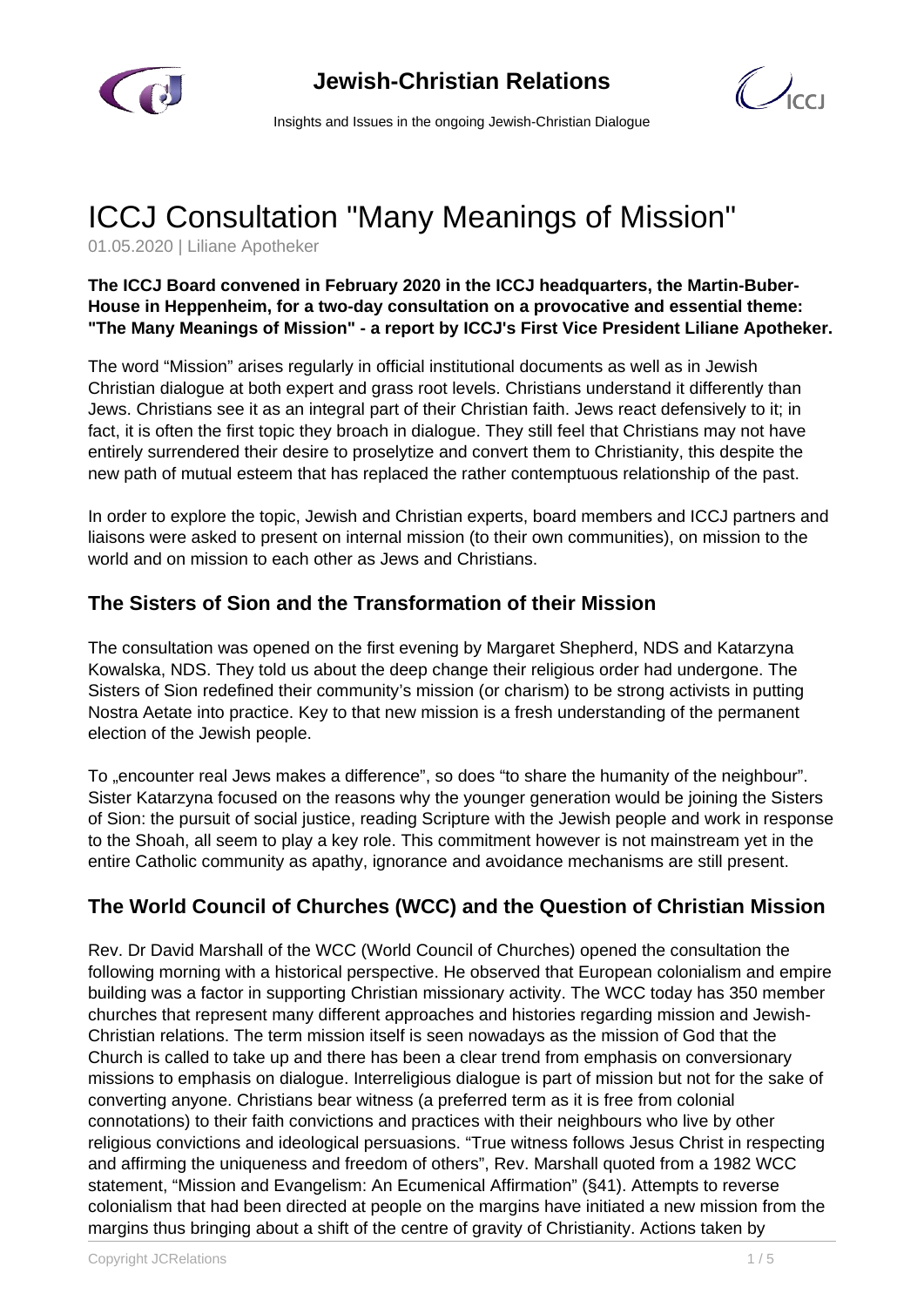Christians are meant to affirm life and the credibility of the Gospel in the midst of the economic and social injustices of our world.

The complexity of the attitudes towards the Jewish People is revealed by many tensions within the numerous documents that Rev. Marshall presented. Mission to the Jews may have a specific salvific significance to some, whereas others believe in what one could call an eschatological postponement: at the end of time, Jews will turn to Christ. The Sigtuna report (1992) affirmed notably that "the Jewish people today are in continuation with biblical Israel".

#### **What Mission(s) do the Jewish Community and the Christian Community Have Toward Their Own Members?**

The first panel then explored what mission the Jewish and Christian communities have to their own members.

Prof. Dr Joseph Sievers stated a few major principles of evangelisation as understood in Catholicism today. God loves us and dialogue should be the respectful proclamation of that essential point. We are called to be witnesses of mutual love and preach the Gospel with deeds more than words. It is notably difficult to hold onto these immensely positive values in our extremely polarised world.

Dr Pavol Bargar, speaking with regard to evangelism among Protestant communities, recognised that Christianity is about crossing borders between religions but also between gender, ethnicity, social status etc. "Faith communities get people together beyond their own filter bubbles".

Rabbi Samuel Szteinhendler drew from his experience as a community rabbi in Latin America. A sense of community is not built on unanimity; diversity is part of it. The rabbi has to walk in front, together with, and sometimes behind the community when he or she engages in teaching, healing, leading and performing religious services. The rabbi has to be welcoming to everybody, promote closeness in the congregation even when difficulties arise, build bridges, and engage in interfaith activities based on shared values. This mission within the community exists within the wider world, not separate from it. However, the purpose is never to make the world more Jewish, but rather to make it more human.

### **What Mission(s) do the Jewish Community and the Christian Community See Themselves as Having to the Whole World?**

The next panel was dedicated to exploring what missions the communities saw themselves as having to the world.

Rabbi Dr Ulrike Offenberg noted that increasingly Jewish people feel the urgency of fighting isolation. When they express their fear of rising antisemitism, they also see it as a symptom of a decrease in democratic culture and a surge of general racism. Jews have a role to play in global challenges. The community is a remedy against the sense of loneliness, but it should not prevent Jewish people from standing by the underdog, or fighting for social justice. As a matter of fact, justice is an integral part of Jewish liturgy. Judaism has a lot of internal frictions. It doesn't have an encompassing theology, but holds strong principles of faith. The mainstream is formed around the text but multi-vocality is an inherent principle.

Rev. Barbara Rudolph noted that an extraordinary sense of trust was necessary to allow this conversation on a very difficult topic to even happen. She proceeded to describe what Christian witness (this word replaces "mission") should be in a multicultural world by stating that Christians should never use (abuse) people's physical needs when they see them, as a means of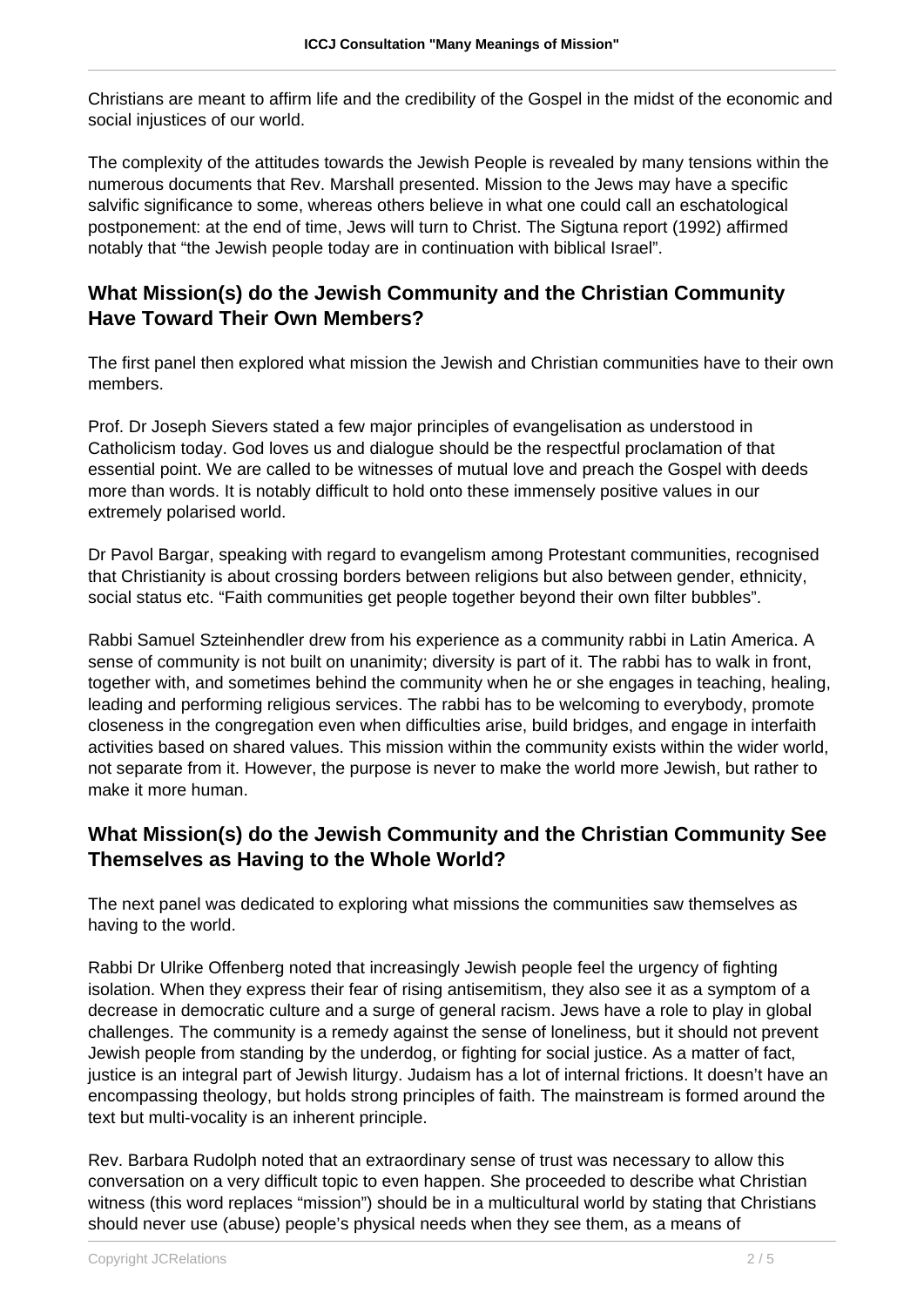proselytization. Christians should depart from sinful structures: a global imperial system is sinful because it excludes millions. The global market is also sinful. Missio Dei is first and foremost the activity of God Godself. The focus should be on the entirety of creation, not just on humans, "not just saving the souls but transforming the world". Mission should never be exercised with power. In a secular society the very word mission takes up new meaning. Though mission continues, it has changed a lot. Christians have to live a faithful discipleship, people of other faiths are partners and when one finds a role as partner for the other religions, one frees oneself from mission.

Rev. Dr Michael Trainor described four approaches:

- Transmission: an exclusivist approach that seeks to expand explicit confession of Christ as the only saviour;
- Adaptation: an inclusivist and pluralist Christology. The Church has to be purified in order to bring credible witness to the world. Its mission is to "signify the reality of God's salvation operative throughout the world" (Mc Conville);
- Incarnation: God is engaged in the world's history; mission then becomes the "proclamation of the saving power of Jesus Christ through a life of liberating witness";
- Dialogue: "Recognising in humility the search for divine Truth". The Other offers a reflection of that truth, and in dialogue we engage in a common search for what is good, true and moral.

The Other plays a key role as he or she offers clarity in the "Evangelization process", here meaning to announce the Kingdom of God.

All four expressions have their contemporary realisations, and these are not limited to the Catholic Church.

#### **What Mission(s) do the Jewish Community and the Christian Community Have (and not Have) to Each Other?**

The last panel of the day was dedicated to exploring what mission(s) do the Jewish community and the Christian community have (and not have) to each other?

Prof. Dr Phil Cunningham presented a number of excerpts from Catholic ecclesial texts of various origins that revealed the importance of bringing Jews and Christians in fraternal dialogue with each other, sharing biblical and theological studies. One excerpt quoted Pope Francis on his conversations with Rabbi Skorka: "Neither of us negotiated our own identity […] and neither of us attempted to convert the other".

Several other quotes conveyed that Jewish Catholic dialogue should never be used "as a means of proselytism or as a disguised invitation to baptism. "Christians are nonetheless called to bear witness to their faith in Jesus Christ also to Jews, although they should do so in a humble and sensitive manner, acknowledging that Jews are bearers of God's Word, and particularly in view of the great tragedy of the Shoah" ("Gifts and Calling", 12 Dec 2015).

Prof. Cunningham observed that all Christian churches are struggling with the question of how their defining belief in the universal saving significance of Christ coheres with the recent reaffirmation that Jews covenant with a saving God. Some Catholics speak of an "unfathomable mystery" ("Gifts and Calling" 36), others defer the resolution of the tension to the End of Days, and "the expectation that the Lord will bring about the hour when we will all be united ("Gifts and Calling" 37), while still others stress "that Jesus Christ is the Word of God made flesh in the world, [while] for Jews the Word of God is present above all in the Torah. Both faith traditions find their foundation in the One God, the God of the Covenant, who reveals himself through his Word"(Pope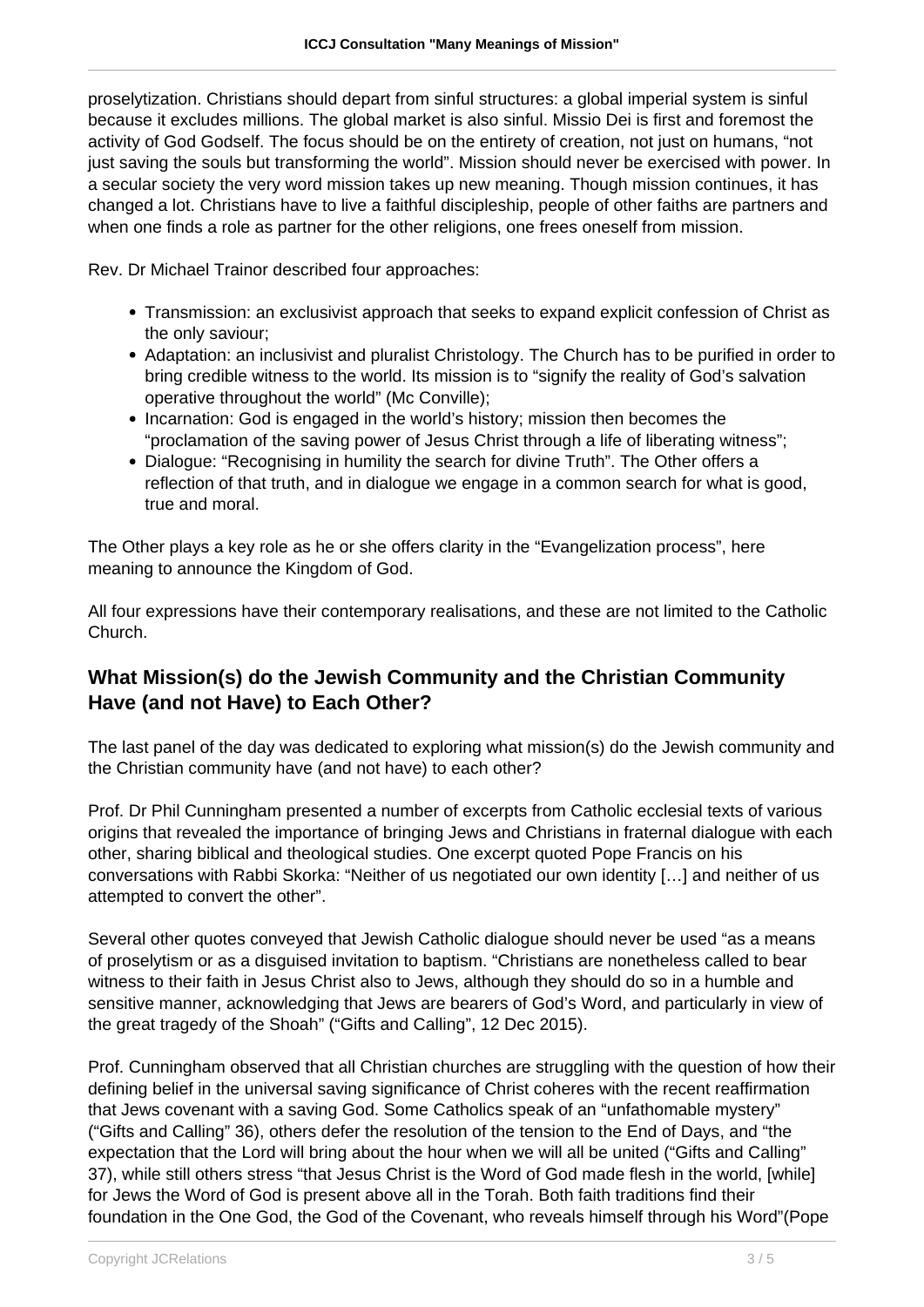Francis to the ICCJ, 30 June 2015) .

Dr Martin Hauger admitted that the question of mission to the Jews is troublesome.

"The Shoah is there, one cannot ignore it, therefore there can be no mission to the Jews, but there must be repentance". The 19th century had advocated mission to the Jews as an act of love. That changed after 1945. The EKD (Evangelische Kirche in Deutschland) recognizes the lasting election of Israel. It holds that Jews and Christians each have their own calling and that a distinction must be made between mission to the nations and Jewish Christian dialogue. The eschatological question remains open.

Rev. Patrick Morrow presented the perspectives of the Church of England, adding that within his church polity authority is dispersed. The Church of England has recently published a document called "God's Unfailing Word" with an afterword by Chief Rabbi Ephraim Mirvis. This groundbreaking document calls for an ongoing commitment to dialogue with the Jewish people, recognising unequivocally that centuries of Christian anti- Judaism, which had attributed collective guilt to the Jewish people for the death of Christ, had contributed to the bitter saga of Jewish persecution. In his afterword, the UK's chief Rabbi took the Anglican Church to task for not making a clear commitment to not supporting conversionary missions towards the Jews. However, the document does urge Anglicans to "think carefully about mission and evangelism in the case of their Jewish neighbours".

Rabbi Dr David Sandmel noted that unsurprisingly there is no Hebrew word for mission. The closest approximation would be "mitzvah" or "mitzvot", in particular all those deeds that describe how to be in a relationship. Today that would mean the need to be in partnership, to be together with others. Rabbi Sandmel also recounted his recent experience of dialogue in Zimbabwe, a country where there is no Jewish population and little knowledge of the transformation of the relationship between Christian and Jews. This raised the question of bringing new people to our conferences and consultations, including immigrants.

Two wrap-up sessions concluded the consultation. Some powerful points were made by speakers and participants; here are a few:

- Prof. Dr Joseph Sievers pointed out that there has always been "Catholic speak", "Jewish speak", "Anglican speak", "Lutheran speak", etc. These languages or particular "inhouse" ways of speaking were always separate but now they encounter each other. How are their words heard and understood today amid such interaction?
- Prof. Dr Phil Cunningham listed a number of precepts that Catholics should observe when theologizing about Jews and Judaism. They included not doing any theology concerning Judaism without working with Jewish colleagues; not hinting to the slightest degree that Jews were cursed by God for the crucifixion or rejection of Jesus; being suspicious of any theology that is self- serving; remembering that Christians are not competent to adjudicate who is Jewish; and that Christian speech and tonality should be the same among Christians as when Jews are present.
- Rev. Dr Bo Sandahl deplored that in the "Missio Dei" tradition the Mosaic covenant was left out. In Creation theology the movement was from the Creation of the world to the coming of Christ, omitting the whole story of God's interactions with Israel. Reciprocity and partnership are vital principles and Jewish Christian dialogue should become our common mission.
- Dr Debbie Weissman expressed the need for Jewish scholars to explore further the